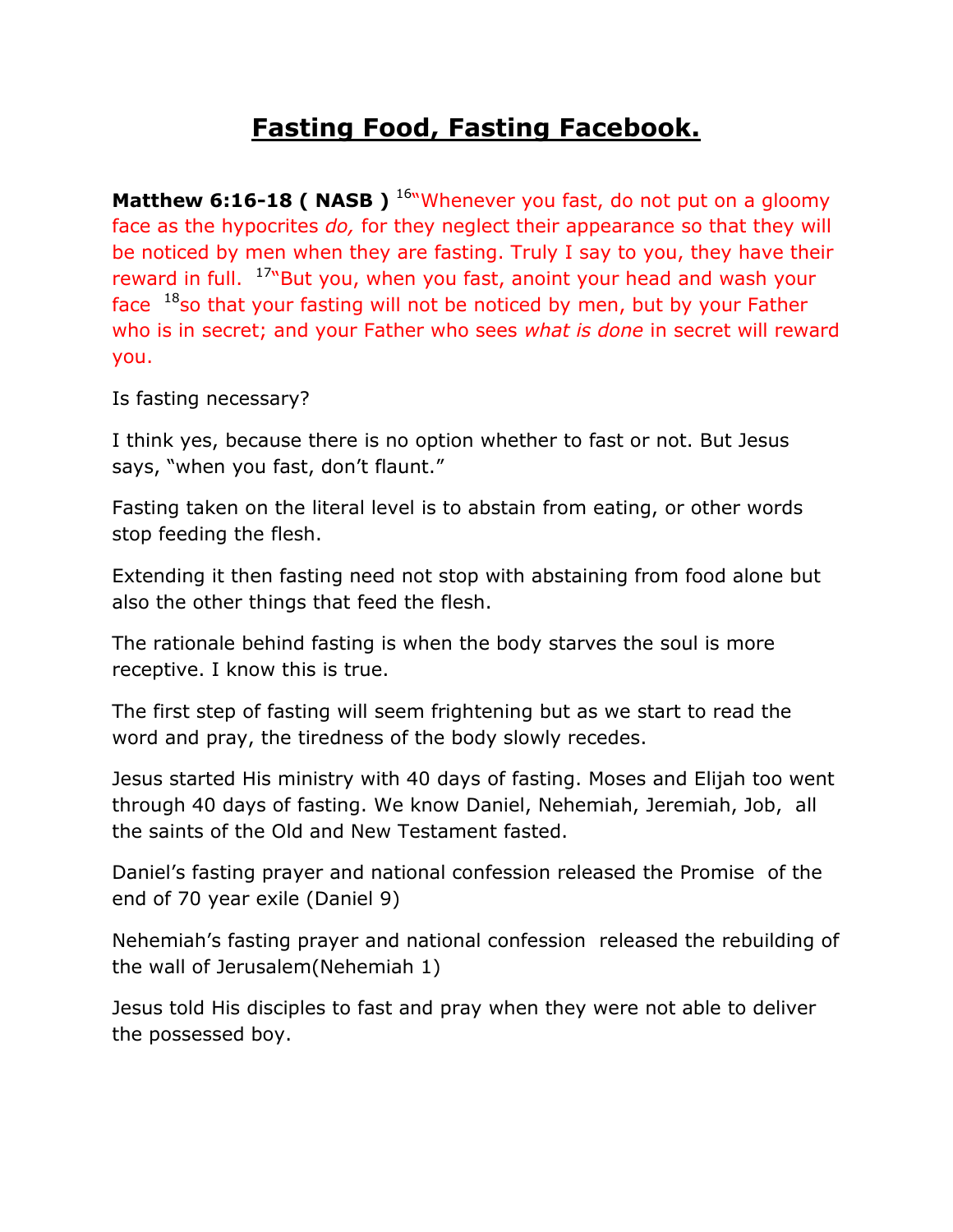But what Jesus was against was the pretentious nature of the religious people who put on an elaborate show when they fast, so that people may look on them with awe.

But fasting without right intentions isn't going to be of any use to anyone. It would be the case of simple starvation.

May be you think, is it necessary that I should fast? I cannot give you the answers but I think you should take it to the Lord in prayer.

## **Level II- This is important.**

Fasting need not mean abstaining from food alone. Fasting means not feeding the flesh or the senses.

Is there anything other than food that feeds the senses? Not eating, binds the tongue, the sense of smell.

What about what you see, what you touch?

Your facebook, your youtube, your android apps, movie channels, video games? Aren't they enslaving your eyes and mind? How many spirit filled believers/ministers are addicted to porn?

Why not think of fasting face book, fasting you tube, fasting porn sites in place of fasting food?

Go ahead with this. Do this in the name of the Lord.

I tell you even if this fast would be as difficult as drug de addiction, God will also stand with you and fight if you step out in faith.

I think this is very important for every person who is reading this to do a fast on all LED screens. Only when you decide on a one day fast on these gadgets you will realize how addicted you've become.

Only then you'll also realize what a strong wall these gadgets have built between your heart and God's heart.

Do not confuse this relationship with whatever online, android apps facebook ministry you are doing. Ministry and relationship with God are two different things. You can minister because of a love relationship with God, you can also minister because it is lucrative, money spinner. All those who minister need not be beloved of the Lord.